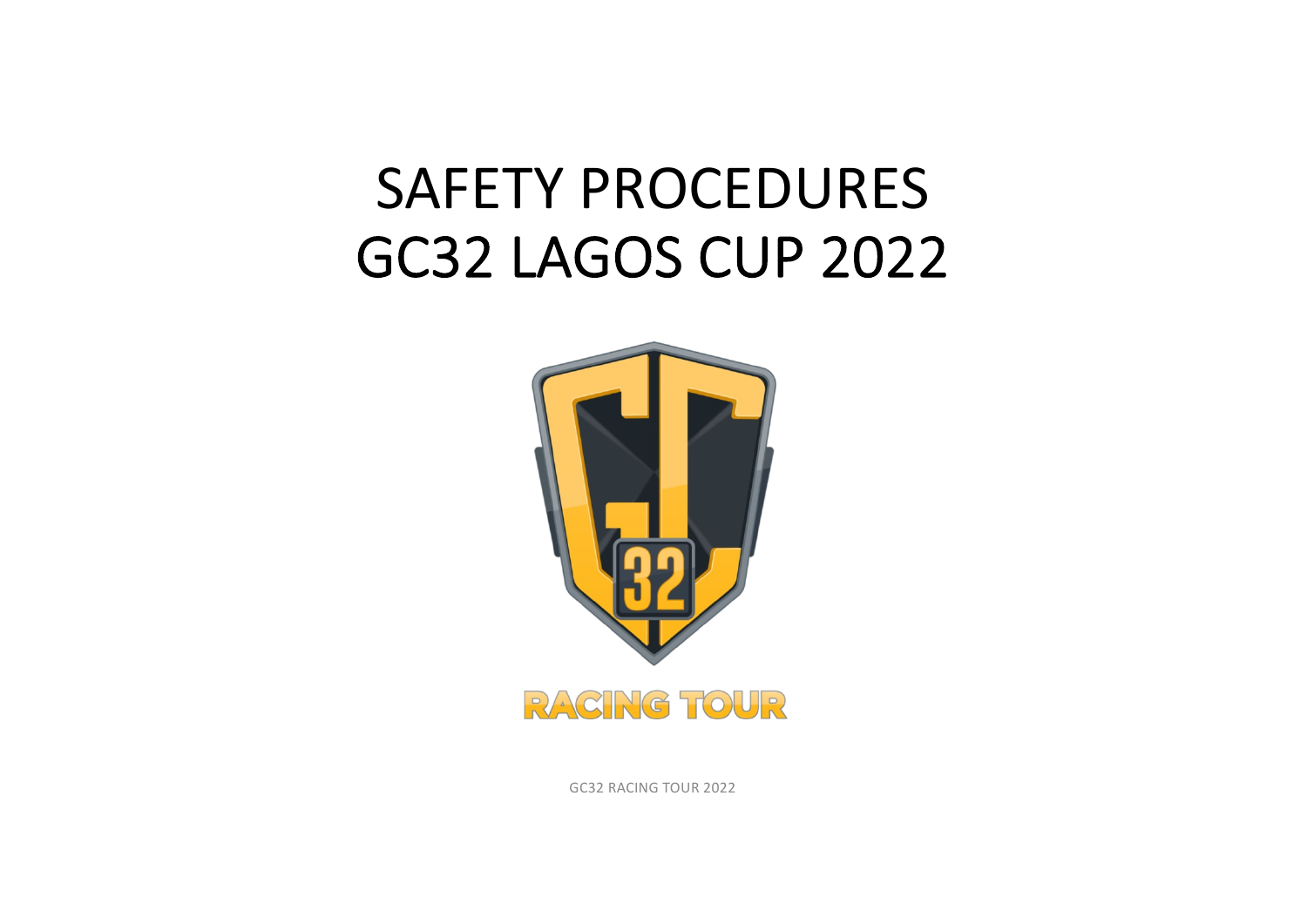#### Communications

- All Communications should be made in English on VHF Channel 69.
- Alert the Race Committee (RC) immediately first call. RC then will respond and assist.
- Information "Boat Name, Position on Race Area, Type of Incident, Injured / Person or not, Level of damage.''
- Do not use name of Injured Person(s) (IP). Use ''IP''….
- If you hear an incident reported Keep the VHF channel free from unnecessary chat!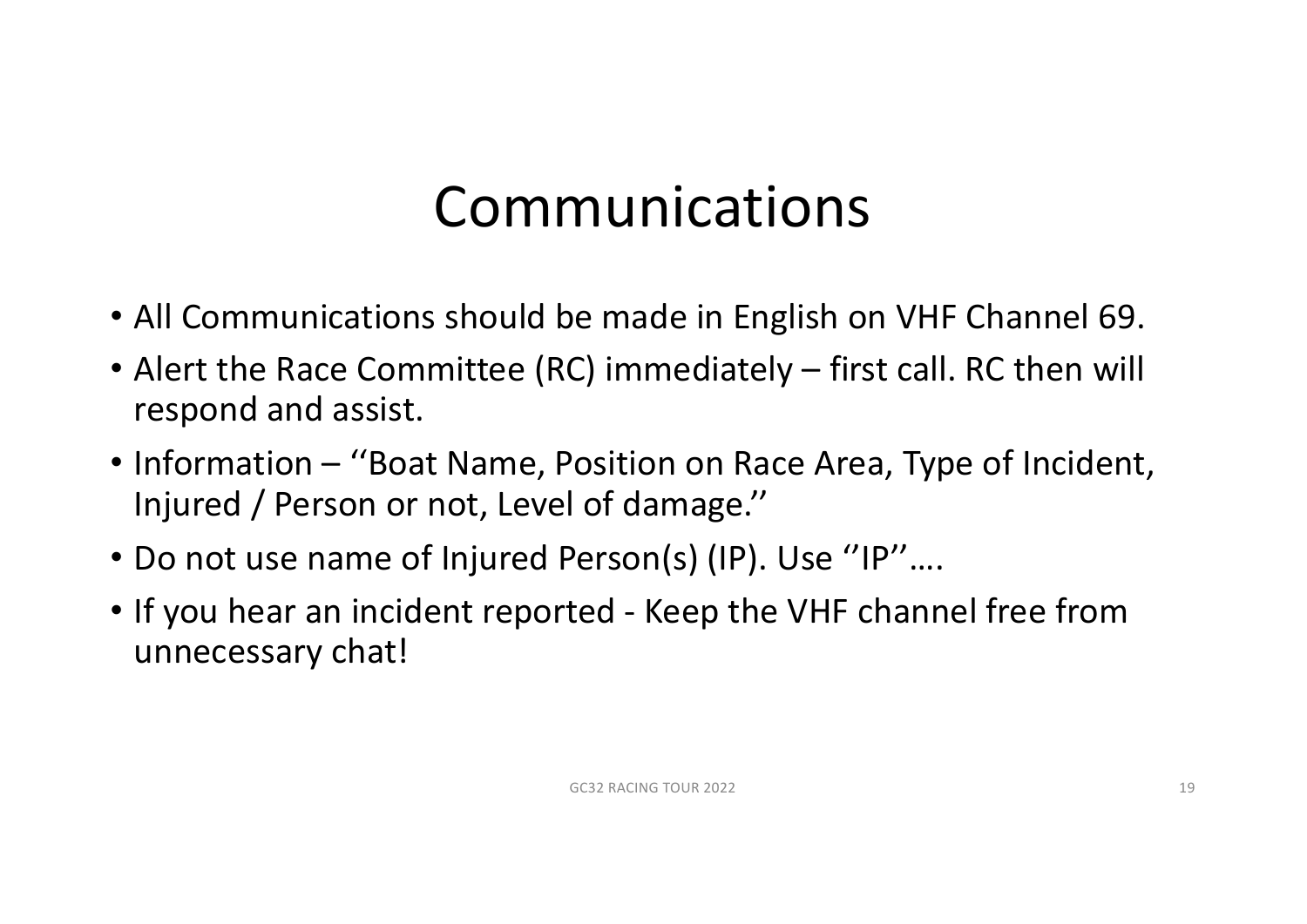#### Emergency Plan / GC32 Lagos Cup



GC32 RACING TOUR 2022 20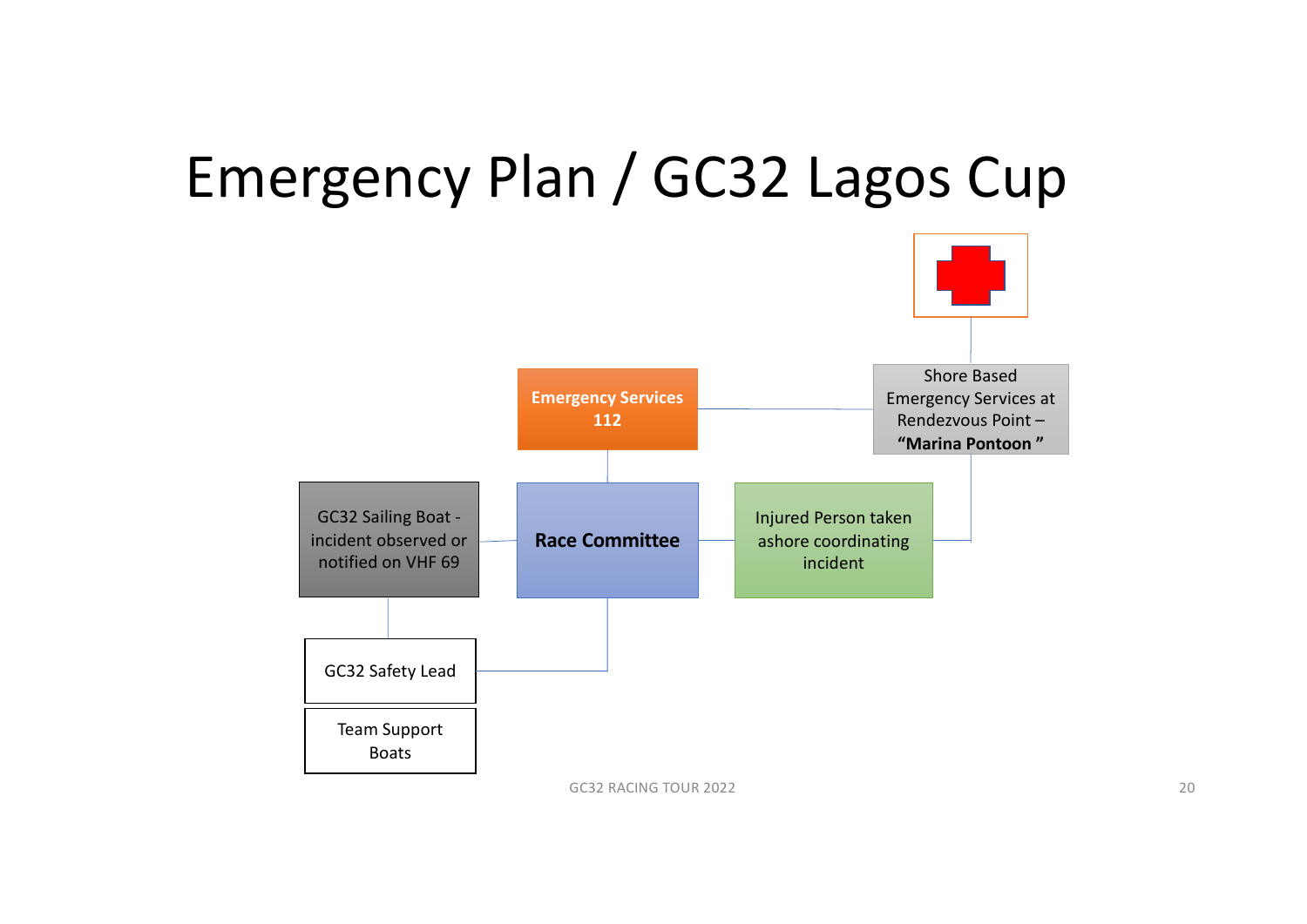### Pick Up Point / GC32 LAGOS CUP



GC32 RACING TOUR 2022 21 22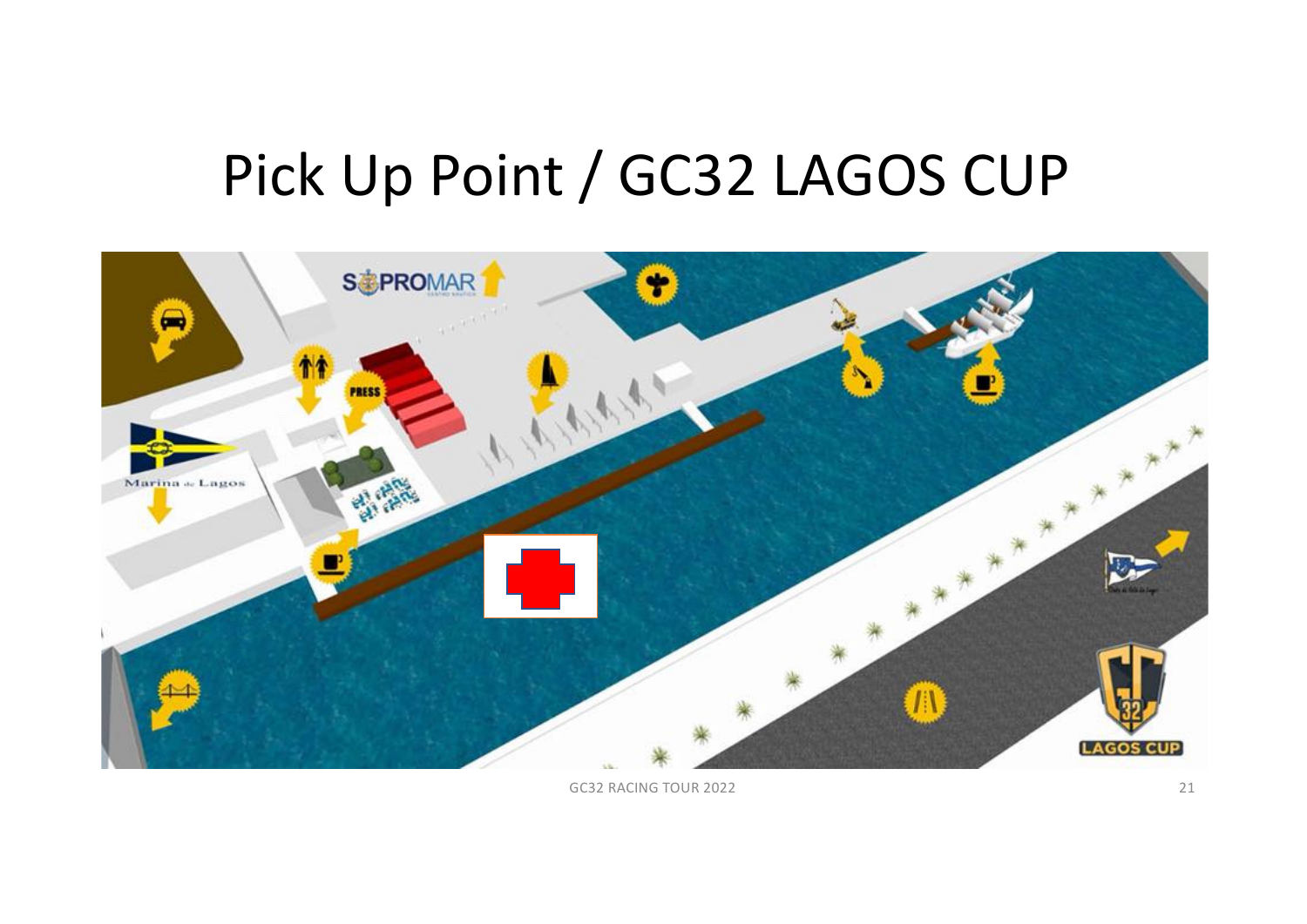### Incidents

Incident Type

- Technical / Collision
- Man Overboard
- Human injury
- Capsizing
- Capsizing with crew trapped, with or without injured person

No Media boats are allowed near the Boat whilst an incident is being responded too.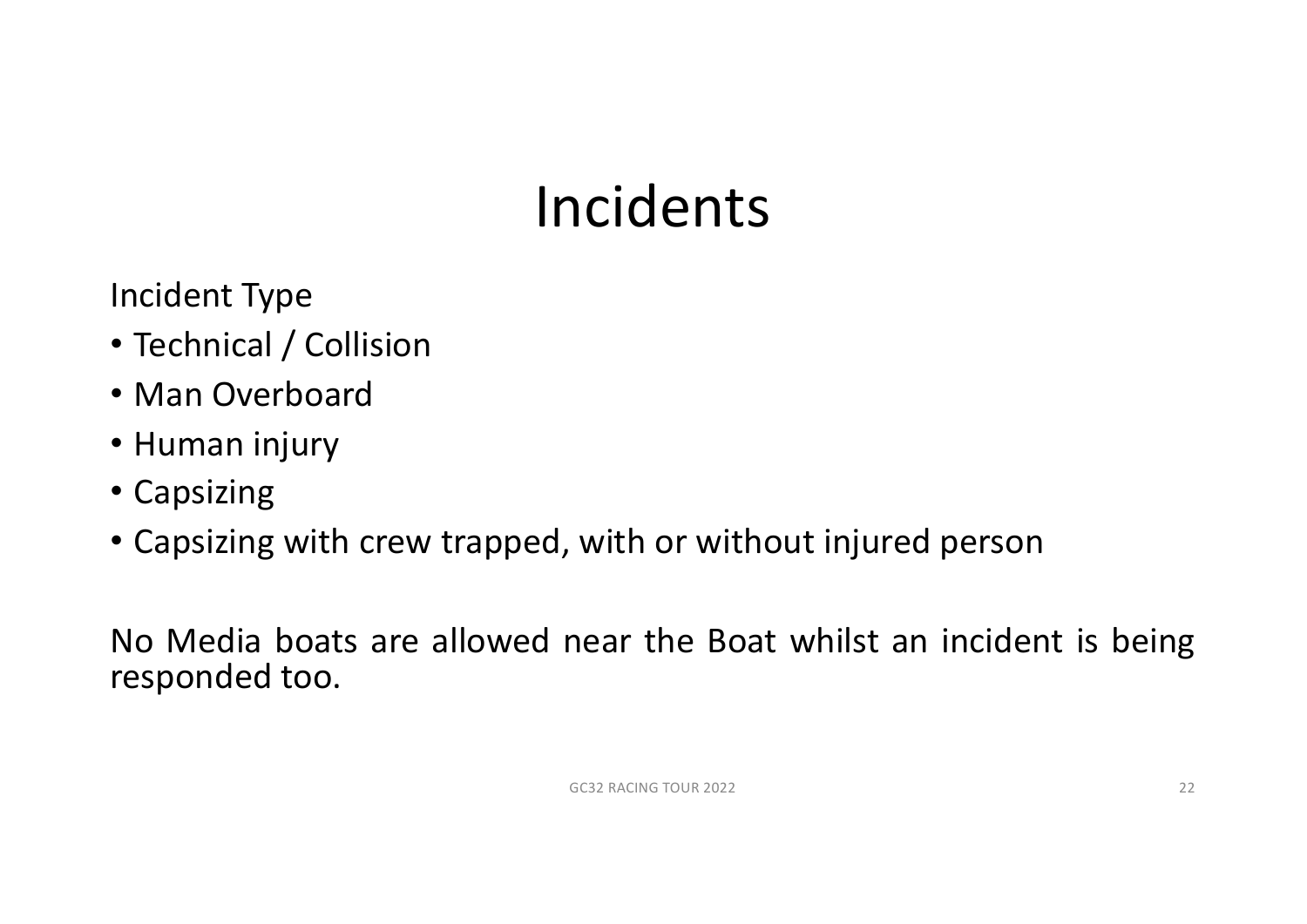### Technical Incident

- Boat or Team Support Boat call RC on the VHF Channel 69.
- The RC assists with coordinating resources, as required.
- The RC considers the Abandonment of the race depending on location, nature of the incident.
- Does the boat need help or not?
	- If help is needed, the Course Safety RIB(s) can assist.
	- If not, the Teams' Support Boat will manage the problem alone. At the end of the incident the Boat or the Teams' Support Boat should inform the RC.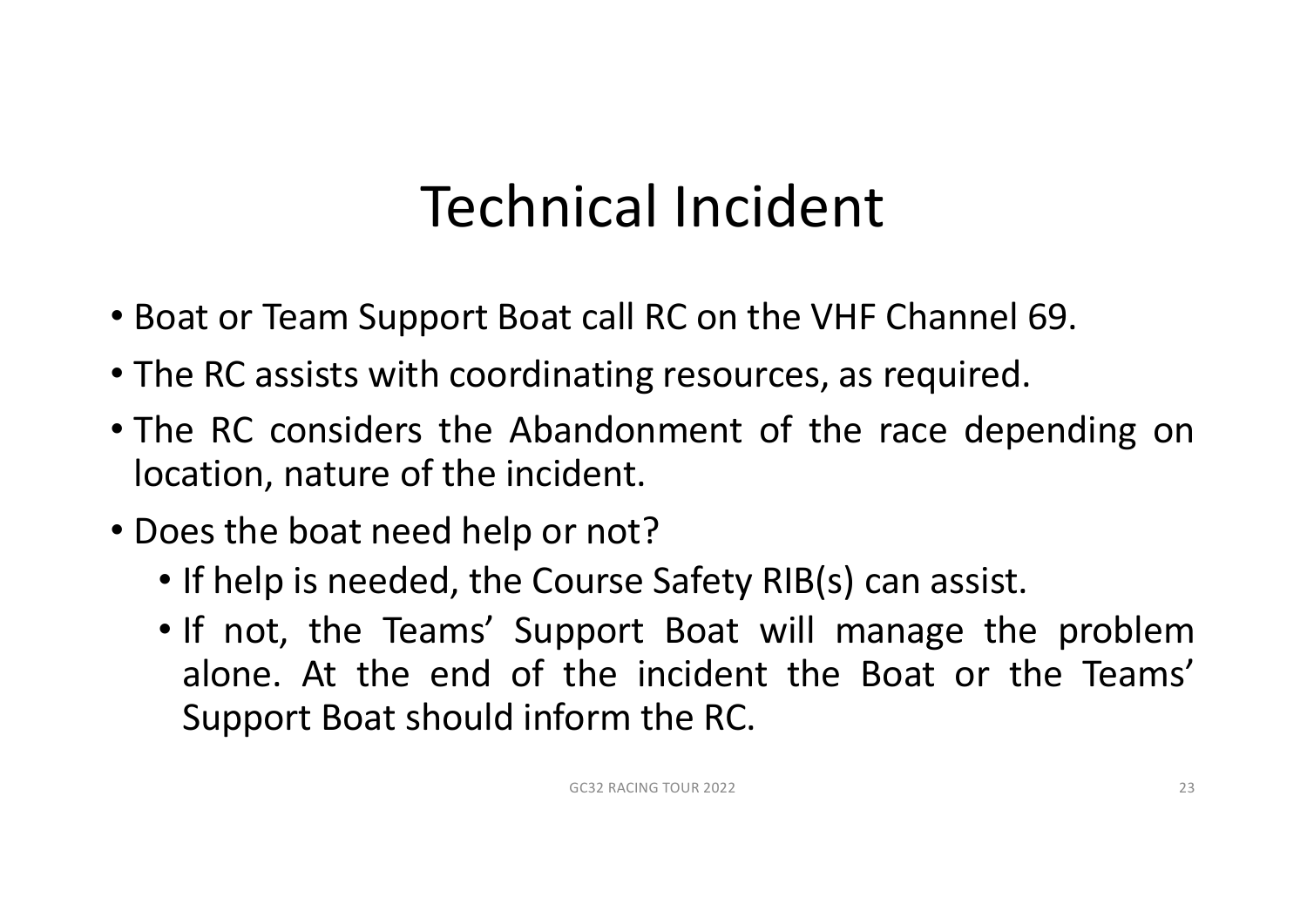### Man Overboard

- Boat, Umpire or Team Support Boat call RC on the VHF channel 69 "Man Overboard" 3x times, then with details. E.g. Boat name, After the first rounding mark "X", 20-30 meters from boat "X".
- The RC may consider the Abandonment of the race: depending on location & nature of the incident.
- Umpire RIBs, Course Safety Leader(s) or the closest Team Support RIB available then picks up the MOB.
- Boat or rescuing RIB shall call the RC to confirm MOB is recovered.
- Team Support RIB or Boat collects the MOB and repatriates MOB to their Boat.
- If there is an injury, see "Human Injury".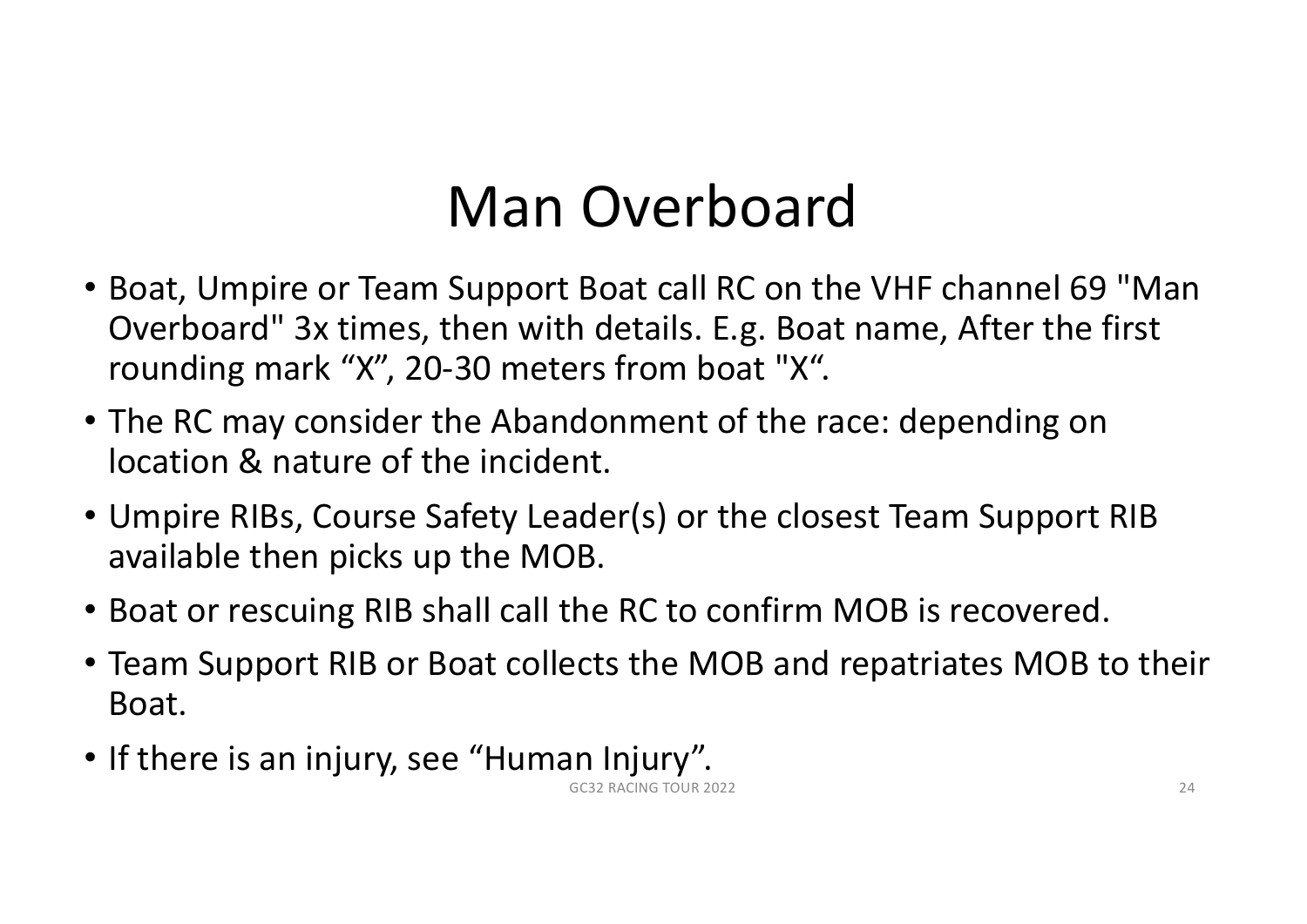## Human Injury (1)

- Boat or Team Support RIB shall call the RC using the VHF channel 69.
- Course Safety Leader(s) and the Team Support RIB should respond and protect the Boat by creating safety zone in the vicinity of Boat.
- The RC may consider the Abandonment of the race: depending on location, nature of the incident.
- Quick and specific appraisal provided to the RC using the VHF 69 as soon as practical.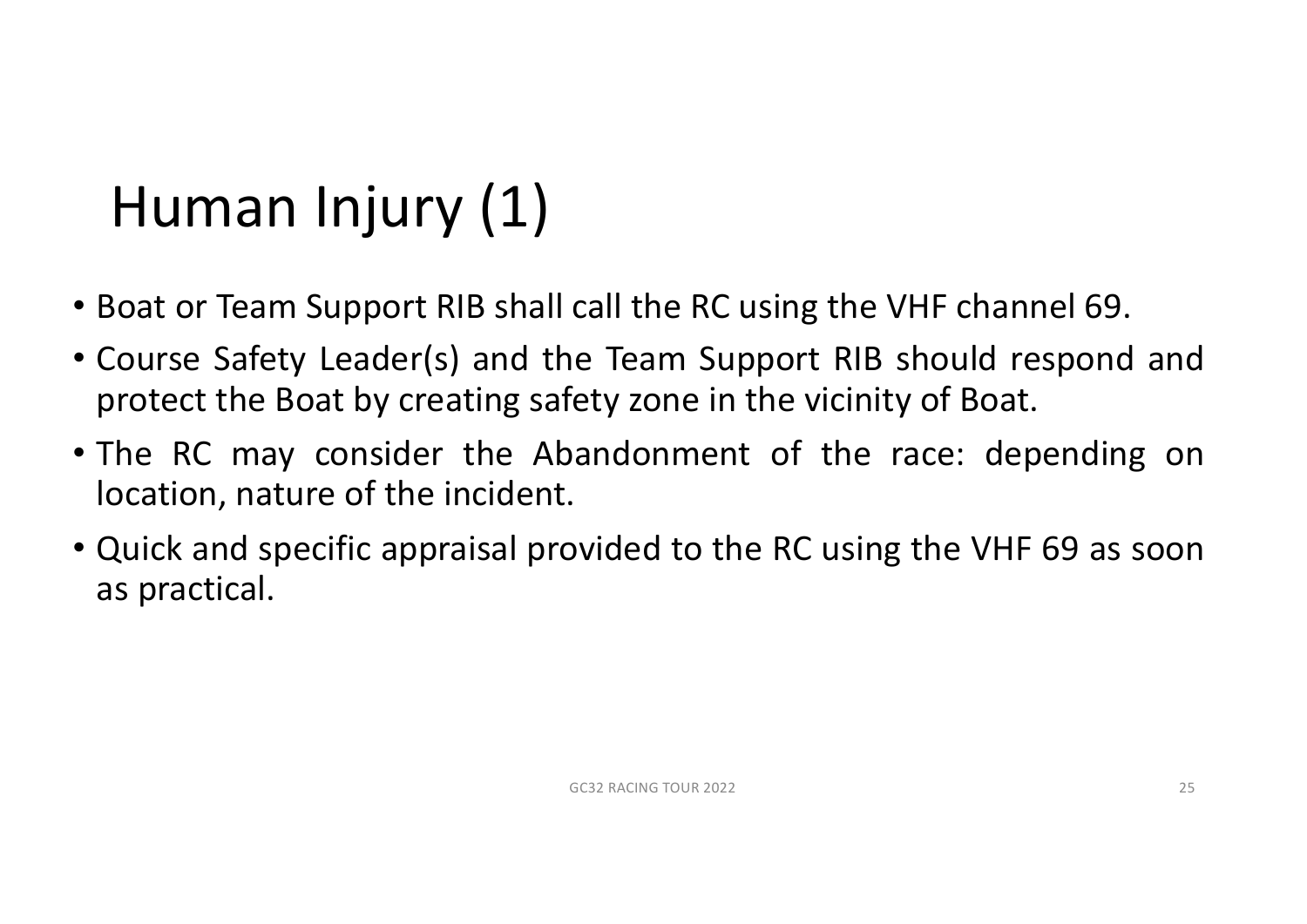### Human Injury (2)

2 possible scenarios:

Course Safety Leader not involved: the crew member doesn't need any additional medical help. Transfer on the Team Support Boat ashore, as required.

Course Safety Leader involved: Additional medical help is required. Transfer ashore, as required. RC coordinates injury response with shore team.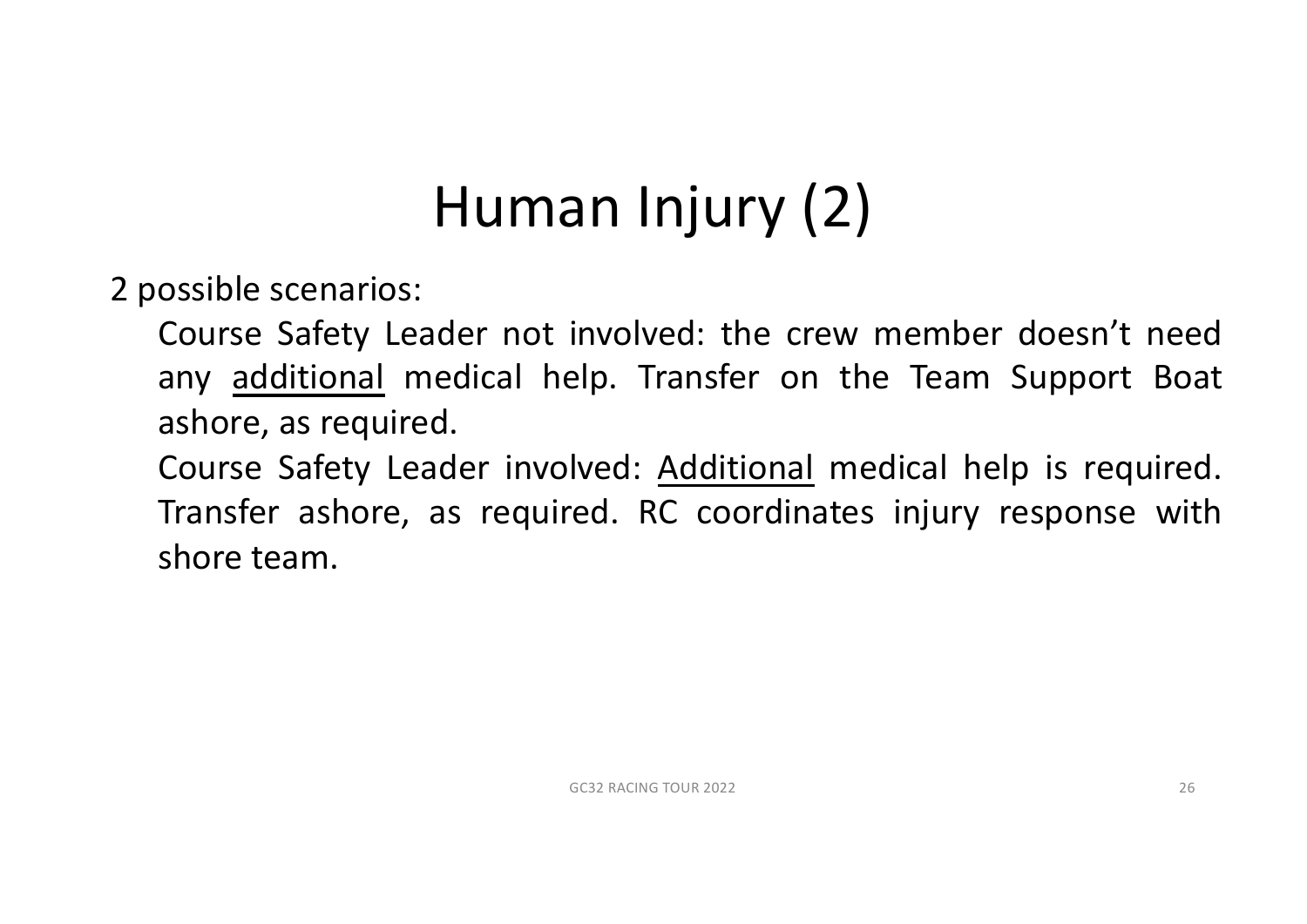# Capsizing

- Boat, Umpire or the Team Support RIB shall call the RC using the VHF channel 69.
- Course Safety Leader(s) and the Team Support RIB should respond and then protect Boat by creating safety zone in the vicinity of Boat.
- The RC may consider the Abandonment of the race: depending on location, nature of the incident.
- Quick and specific appraisal provided to the RC using the designated the VHF channel, as soon as practical.
- A separate designated VHF channel can be used to coordinate recovery.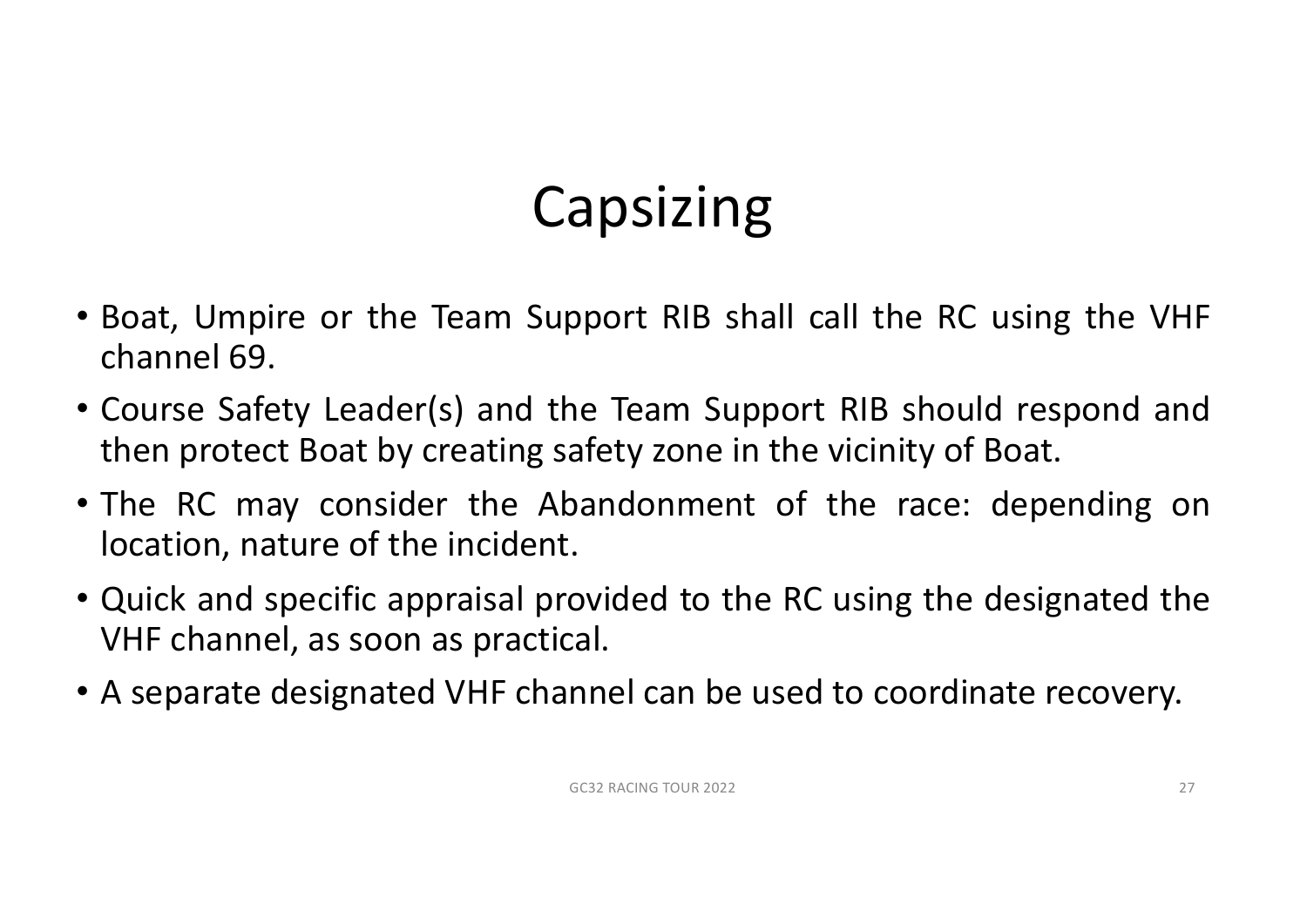# Capsizing with crew trapped/injured (1)

- Boat, Umpire or the Team Support RIB shall call the RC using the VHF channel 69.
- Course Safety Leader(s) and the Team Support RIB should respond and then protect Boat by creating safety zone in the vicinity of Boat.
- Course Safety Leader Diver or Team Diver responds.
- The RC may consider the Abandonment of the race: depending on location, nature of the incident.
- Quick and specific appraisal provided to the RC using the designated VHF channel, as soon as practical.
	- How many people?
	- Guest or Crew?
	- A diver in action?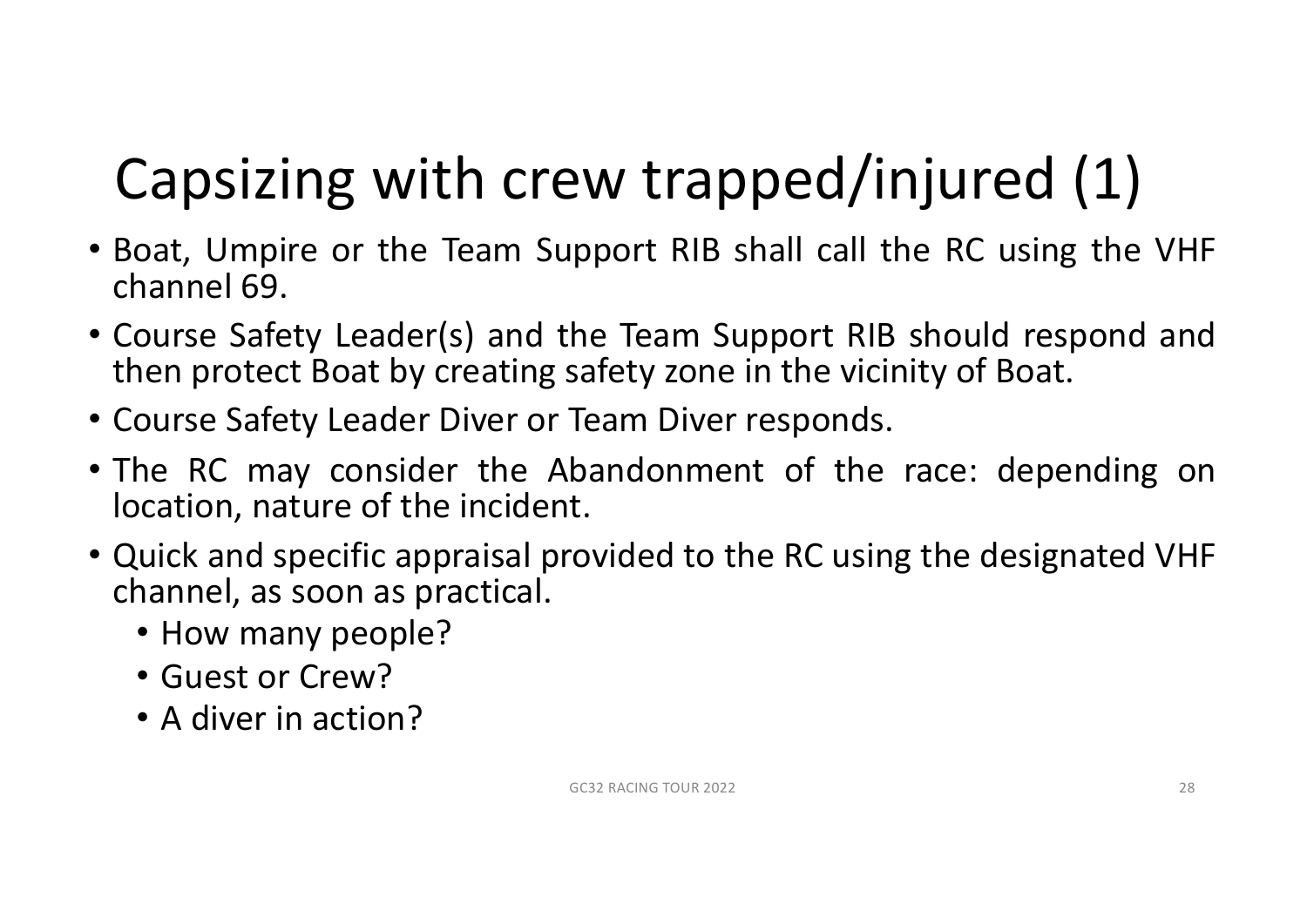# Capsizing with crew trapped/injured (2)

- If there is an injury, see "Human Injury".
- RC coordinates further resources and actions, as appropriate. Cont….

Types of Injuries.

- Priority One Life-threatening injuries. Call for help, create a free airway, stop bleeding, start CPR.
- Priority Two Need immediate care.
- Priority Three Able to wait for help after the race is finished.